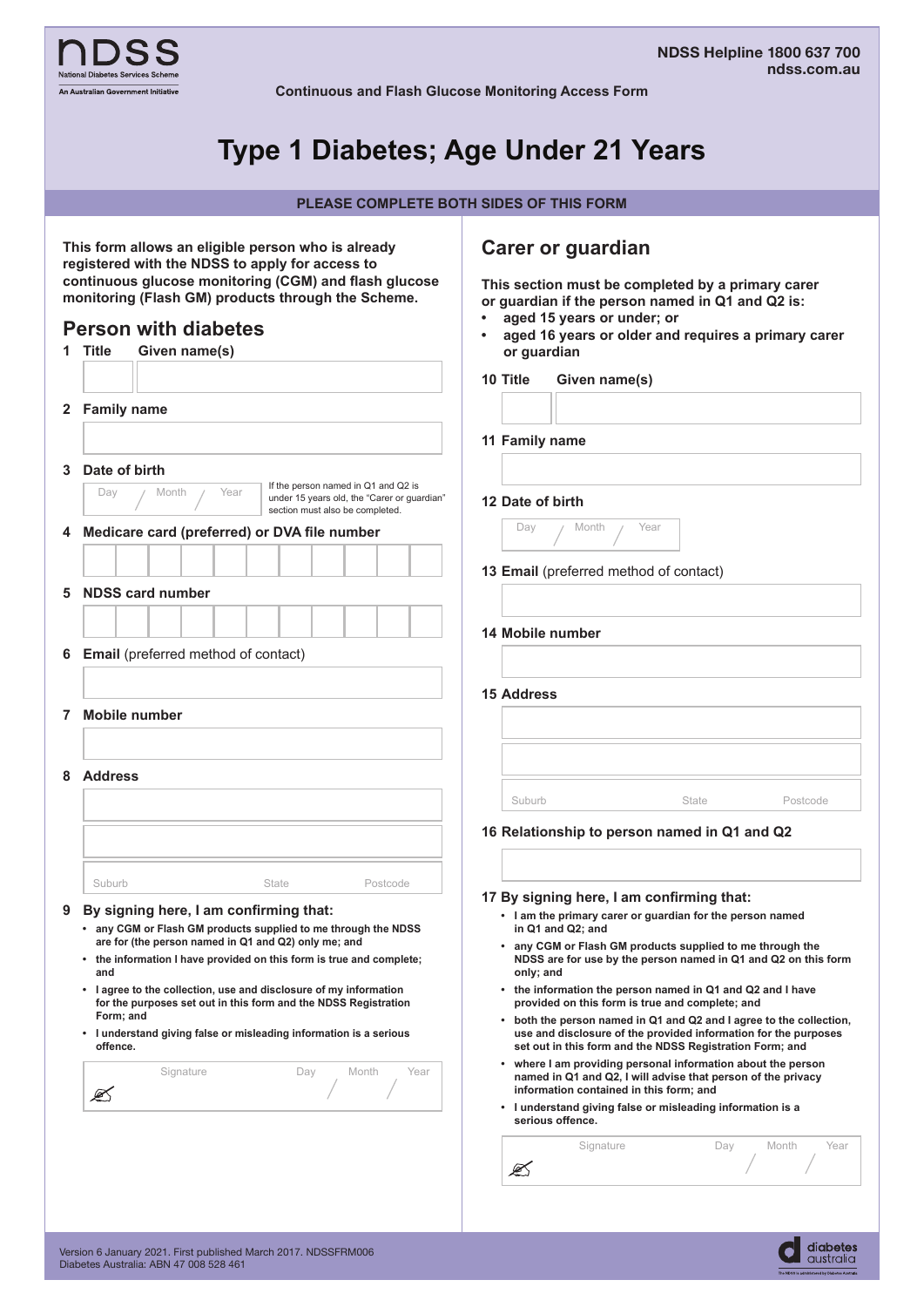# **Certifier**

**This section must be certified by an authorised health professional whose usual scope of practice includes the ongoing management and care of people with type 1 diabetes.**

**This form cannot be certified by a general practitioner (GP) or practice nurse.** 

#### **18 Which of these are you?**

**CDE** 

Endocrinologist/Diabetologist

- Nurse Practitioner
- Paediatrician

Paediatric endocrinologist

Physician

#### **19 Eligibility Criteria**

The person meets **ALL** of the following criteria:

| the child/young person is expected to benefit clinically |
|----------------------------------------------------------|
| from the use of CGM or Flash GM; AND                     |

- the child/young person or family/carer has the willingness and capability to use CGM or Flash GM; **AND**
- the child/young person or family/carer has the commitment to actively participate in a diabetes management plan which incorporates CGM or Flash GM.

#### **AND**

#### **Category A**

aged 10 or under **Go to 20** 

#### **OR**

#### **Category B**

- aged from 11 to less than 21 years and **meets one or more of the following criteria** (tick as appropriate)
- frequent significant hypoglycaemia more than one episode a year of significant hypoglycaemia requiring external, third party assistance; **AND/OR**
- impaired awareness of hypoglycaemia; **AND/OR**
- inability to recognise, or communicate about, symptoms of hypoglycaemia; **AND/OR**
- significant fear of hypoglycaemia for the child/young person or a family member/carer which is seriously affecting the health and wellbeing of the child or young person or contributing to hyperglycaemia as a reaction to this fear.

#### **Device**

**The choice of device to be used remains a decision of the health professional in consultation with the person named in Q1 and Q2, their carer or guardian, or family, noting that not all CGM/Flash GM products are indicated for use in all conditions or all age groups. Please view devices at ndss.com.au.** 

#### **20 What type of device will the person be using?**

**CGM** (starter kit may be required) Go to 21

### **OR**

**Flash GM**

FreeStyle Libre (starter kit is not required) Go to 24

### **21 Which CGM device will the person be using?**

- Dexcom G4 Platinum
- Dexcom G5 Mobile
- Dexcom G6

(*available for Tandem t:slim X2 insulin pump users only*)

- Medtronic Guardian 2 Link
- Medtronic Guardian Connect (3)
- Medtronic Guardian Link (3)
- Medtronic Bluetooth Guardian Link (3) (*compatible only with MiniMed 770G insulin pump*)

### **22 Is the person currently using the CGM device selected above?**

**Yes** – they can continue to use their current device and can access CGM products through NDSS Access Points. No starter kit is required.

#### **Go to 24**

**No** – this is a new CGM device or this is a new CGM user. A starter kit is required. The starter kit will be sent to the health professional listed at 23.

 **Go to 23** 

#### **23 Contact details for the health professional receiving the CGM starter kit.**

| Health professional full name |       |          |  |  |
|-------------------------------|-------|----------|--|--|
| Email                         |       |          |  |  |
| Clinic/Hospital               |       |          |  |  |
| Address line 1                |       |          |  |  |
| Address line 2                |       |          |  |  |
| Suburb                        | State | Postcode |  |  |
| Phone number                  |       |          |  |  |

#### **24 Certifier details**

| Your full name                         |       |          |  |
|----------------------------------------|-------|----------|--|
| Medicare provider, CDE or AHPRA number |       |          |  |
| Email                                  |       |          |  |
| Clinic/Hospital                        |       |          |  |
| Address line 1                         |       |          |  |
| Suburb                                 | State | Postcode |  |
| Phone number                           |       |          |  |

#### **25 By signing here, I am certifying that:**

- **• I have assessed the person named in Q1 and Q2 and confirm that they have met all relevant eligibility criteria, as indicated by my answers; and**
- **• I am aware that not all CGM/Flash GM products are indicated for use in all conditions or all age groups, and have considered available advice about the selected device including the relevant ARTG listing and any specific condition comments (if unsure search the device information at: ndss.com.au); and**
- **• I have obtained informed consent from the person named in Q1 and Q2, their carer or guardian, or family for the specific device chosen for use.**
- **• I understand giving false and misleading information is a serious offence.**

| Ø | Signature | Dav | Month | Year |
|---|-----------|-----|-------|------|
|   |           |     |       |      |